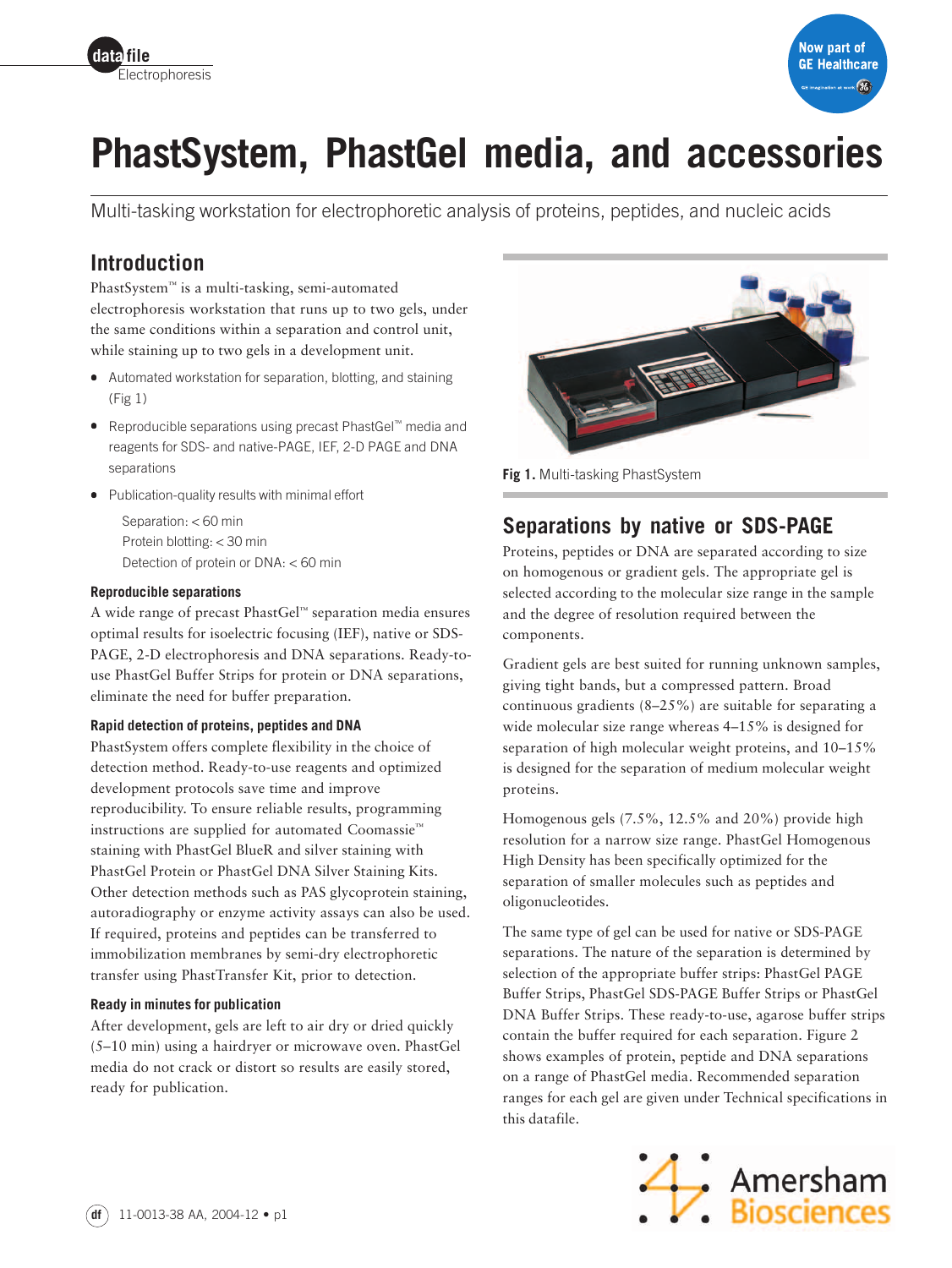





Reduced and non-reduced fractions from purification of monoclonal a-Shigella IgM from hybridoma cell culture supernatant. Analysis demonstrated a purity level of over 80%. SDS-PAGE, PhastGel Gradient 4–15 Detection: PhastGel Protein Silver Staining Kit, typical sensitivity 1 to 5 ng protein/band native-PAGE.



Comparison of Mycoplasma strains. SDS-PAGE, PhastGel Gradient 10–15 Proteins transferred to nitrocellulose membrane, using PhastTransfer.



Separation of peptides PhastGel Homogenous High Density

Analysis of crude PCR reaction products on PhastGel Homogeneous 12.5, silver stained.

### **Isoelectric focusing**

For separations according to differences in isoelectric point (pI), PhastGel IEF media provide stable, linear pH gradients (3–9, 4–6.5 and 5–8) with uniform conductivity across broad and narrow pH ranges. PhastGel IEF media withstand field strengths >500 V/cm for high resolution separations. PhastGel Dry IEF is supplied precast and dried. This gel contains no residual acrylamide monomers or other contaminants from the polymerization process, thereby offering greater versatility and reliable band separation. Before use, the gel is reswollen with the chosen carrier ampholyte solution and other additives as required for the application. Reswelling takes place within a PhastGel Cassette to ensure controlled, reproducible rehydration. The process takes from 0.5–2 h depending on the composition of the rehydration solution. Guidance for choosing rehydration solutions is supplied with the product. Examples of IEF separations are shown in Figure 3. A dedicated PhastGel kit is available for the detection of oligoclonal IgG in unconcentrated cerebrospinal fluid, the CSF Analysis Kit includes gels and reagents for 40 analyses.

Development processes for detection of bands are similar to native and SDS-PAGE gels.



IEF separation of E.coli proteins. PhastGel Dry IEF, Pharmalyte™ carrier ampholytes 2.5–5 and 5–8, urea, Triton X-100. Detection: PhastGel Protein Silver Staining Kit, typical sensitivity 1 to 5 ng protein/band native-PAGE.



Gadoid and other fish proteins separated on PhastGel IEF 5–8 followed by Coomassie staining. Lane 1, Hake (Merluccius merluccius); lane 2, Whiting (Merlangius merlangus); lane 3,Kingklip (Genypterus blacodes); lane 4, Cod (Gadus morhua); lane 5, Alaska Pollock (Theragra chalcogramma); lane 6, Saithe (Pollachius virens); lane 7, Haddock (Melanogrammus aeglefinus); lane 8, Cusk (Brosme brosme).



Analysis of phosphoglucomutase activity in meat proteins PhastGel IEF 5–8 Detection: enzyme activity assay

**Fig 3.** Examples of IEF separations using alternative detection methods.

**Fig 2.** Examples of native and SDS-PAGE separations on homogenous or gradient PhastGel media using a range of detection methods.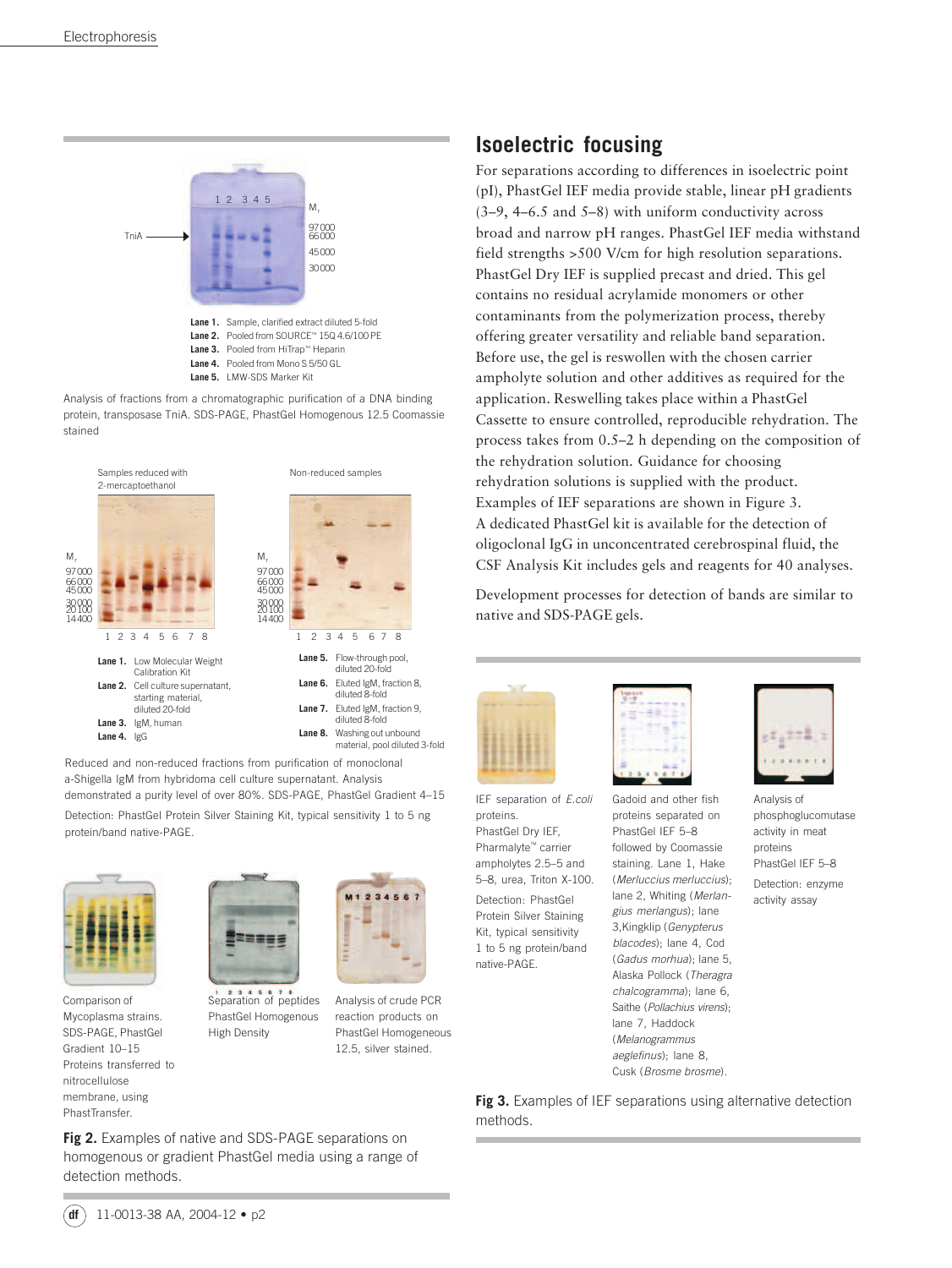### **Simple, controlled separations**

### **Programming**

Up to nine separation methods and nine development methods can be programmed directly and stored within the PhastSystem separation and control unit. Help messages appear on screen to assist with programming or warn of programming errors. Methods can be named, edited and programmed while the system is running. A battery back-up ensures that no methods are lost in the event of a power failure and a diagnostic check, performed each time the unit is switched on, warns of any technical problems. The actual separation or staining conditions can be monitored in real time throughout the experiment.

### **Separation methods**

Each separation method contains instructions to lower and raise the sample applicators, an extra alarm instruction and up to nine other steps that are used to specify run conditions at the programmed time. For each step the following parameters are entered:

- Voltage: 1 to 2000 V
- Current: 0.1 to 50 mA
- Power: 0.1 to 7.0 W
- Separation temperature: 0 –70 °C
- Volthours: 1 to 9999 Vh/step

#### **Development methods**

Each development method can contain up to 20 steps, allowing full flexibility for optimization of staining and destaining protocols. For each step the following parameters are entered:

- IN-port: the port through which solutions enter the development unit (ports 1 to 9 can be used, port 0 is reserved for waste
- OUT-port: the port through which solutions exit
- Duration of the step in minutes (maximum 99.9 min per step)
- Processing temperature for the step (maximum 50 °C). Note that the development chamber can only warm up solutions from ambient temperature.

Figure 4 illustrates the step-by-step simplicity of separation and detection when using PhastSystem. Times refer to a typical DNA separation followed by silver staining.

### **Position the gel, buffer strips and electrodes** 2 min



#### **Load your sample for automatic application**





2 min

#### **Run the separation**



25 min

### **Transfer the gel to the development chamber …**



#### **… for automated silver staining**



**Fig 4.** Separation and detection on PhastSystem, step-by-step.

### **Easy set-up of gels and buffers**

PhastGel media are precast and ready to use eliminating time-consuming and often unreliable gel casting. Agarosebased PhastGel Buffer Strips eliminate buffer preparation steps. The electrode solutions for native, SDS-PAGE or DNA separations are contained in the strips which are placed on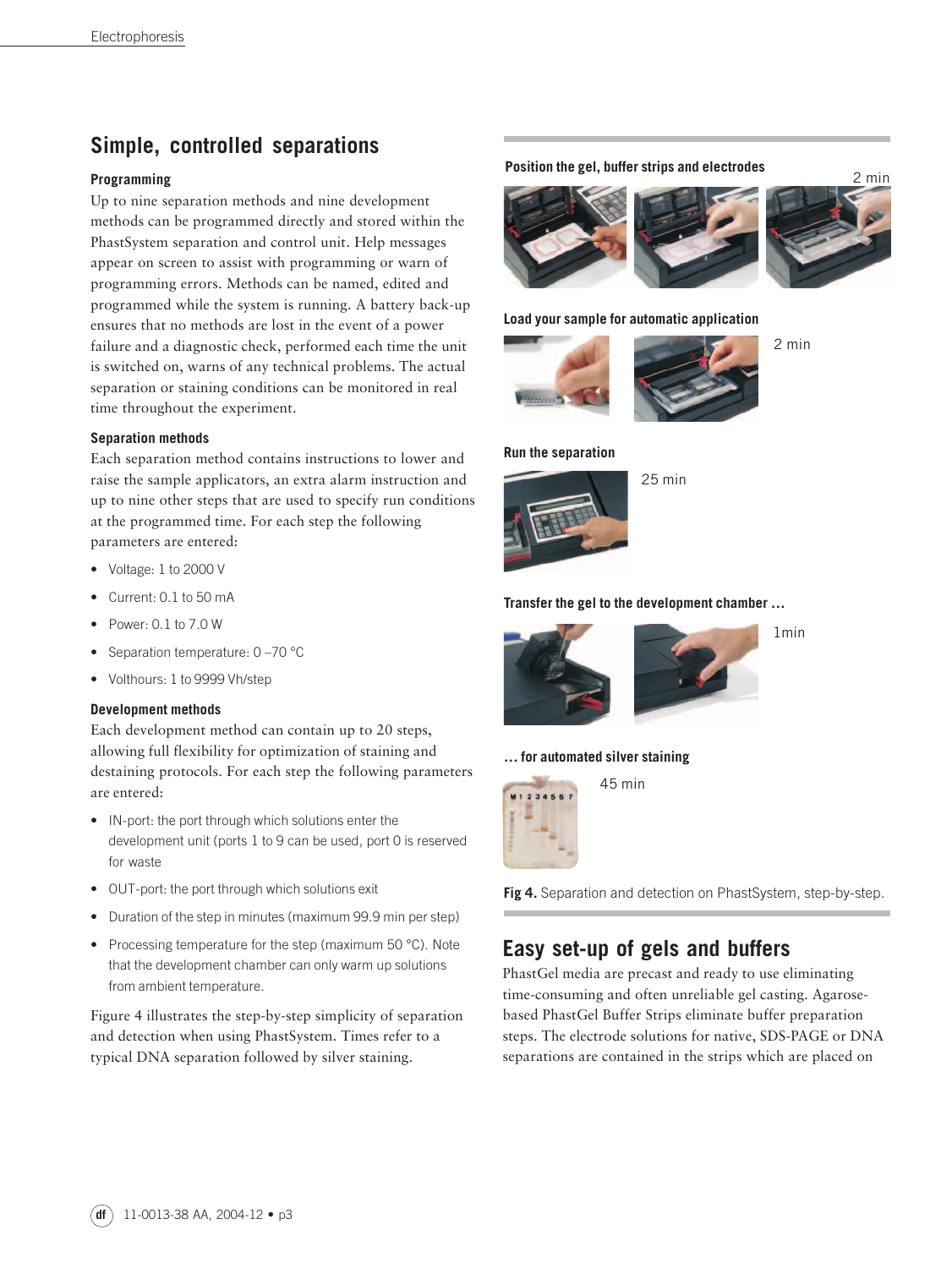both ends of the gel. The electrodes rest on the surface of the strips. No electrode solutions are required for IEF and the electrodes rest directly on the gel surface.

# **Accurate sample loading and application**

A sample applicator is selected according to the number of samples and the volume that is to be loaded on the gel. The comb-like applicators are available in  $12 \times 0.3$  µl,  $8 \times 0.5$  µl,  $8 \times 1$  µl and  $6 \times 4$  µl formats. Samples are loaded simply by dipping the comb into sample droplets held in place on a sample-well stamp (Fig 5). The capillary wells of the PhastGel sample applicators hold samples until the applicator is lowered onto the gel after the correct, preprogrammed period of pre-electrophoresis. The applicators are then raised to avoid the risk of band disturbances.



**Fig 5.** Applicator comb draws up identical sample volumes from droplets on a sample-well stamp.

# **Ensuring high resolution and reproducibility**

Up to two gels can be run simultaneously under the same conditions within the separation unit as illustrated in Figure 6. To ensure high resolution and high reproducibility, conditions during the electrophoretic separation are precisely controlled.



**Fig 6**. Separation compartment in the separation and control unit.

### **Accurate temperature control**

The high field strengths required for fast, high resolution separation can generate significant increases in temperature, but constant temperature is essential for reproducible results. The programmable temperature range extends from 0 –70 °C. However, the cooling capacity of the separation bed depends on the ambient temperature, humidity, and the power applied to the gels. The temperature of the separation bed is therefore measured at one second intervals and fed back to an in-built Peltier element that cools or warms the bed, regulating the running temperature. For standard runs, the bed can be cooled to approximately 15 °C below ambient temperature and held to within ±1 °C.

### **Accurate power supply**

The power supply in the separation and control unit operates in one of three modes: constant current, constant voltage or constant power. Limits on these parameters are set when programming the method. PhastSystem automatically adjusts the parameters during a run. The power supply accurately delivers voltage and current even at low field strengths (10 V, 0.1 mA). Up to 540 V/cm can be applied to the gels, ideal for high resolution IEF.

### **Volthour control**

For maximum reproducibility, PhastSystem uses volthours, to regulate the duration of separation and the period for sample application. A volthour integrator continuously integrates the voltage applied with respect to time controlling protein migration in the gel.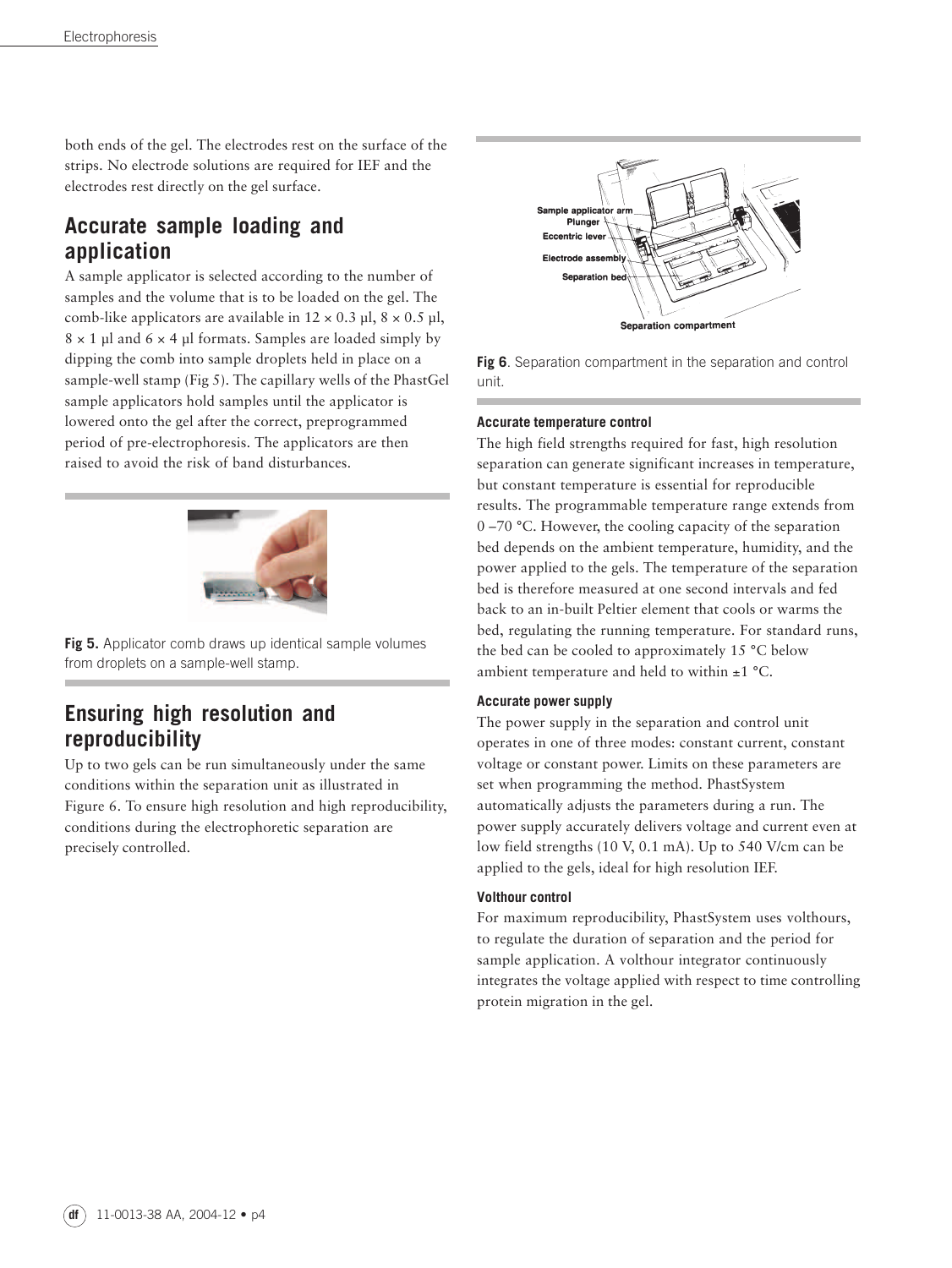### **Fast, reproducible detection**





After separation, gels can be transferred directly to the development unit where the combination of thin PhastGel media, elevated temperature and controlled rotation under optimized conditions ensures rapid development.

Staining and destaining take place in the stainless steel development chamber (Fig 7) under controlled temperatures and for preprogrammed time periods. A gel holder, liquid level sensor and temperature sensor are mounted in the lid of the chamber. Solutions are pumped into and out of the chamber through one of 10 ports by a pneumatic pump, flowing to and from the ports via PVC tubing. When solution enters the chamber, it is heated to the programmed temperature for that step. The time required to attain the required temperature depends on the initial temperature. Typically solutions can be heated from 20 –50 °C within 3–4 min. The temperature is held constant to within  $\pm 2$  °C for the remainder of the step. The gel holder subjects the gels to pulsed rotation within the solution.

After the specified time period, the pump forces solution out of the chamber to be recycled or sent to waste. Hazardous chemicals can be collected separately. The chamber is then filled with the next solution according to the programmed method and the process is repeated. Approximately 80 ml of liquid is required for each fill.

### **Blotting in practice**

PhastTransfer provides a fast, reproducible solution for semi-dry electrophoretic transfer of proteins from PhastGel media to immobilization membranes. The small format of PhastTransfer minimizes the requirements for buffers and detection reagents. Components are shown in Figure 8. The gel backing remover efficiently removes the plastic backing from PhastGel media. The electrodes are designed to ensure uniform contact with the transfer 'sandwich'. The electrodes prevent air bubbles forming at the gel surface and

rapidly dissipate the heat generated. The PhastTransfer Kit fits into the separation compartment of PhastSystem and run parameters are programmed as for a separation. Up to two gels can be processed in a single run, with a recommended power of 1.0 mA/cm2. For most proteins, transfer efficiency greater than 90% is achievable within 10–30 min. Figure 9 illustrates the simplicity of the blotting process. After transfer, proteins can be visualized using general or specific detection methods. The membranes can be processed automatically within the PhastSystem development unit if the detection method is appropriate.



**Fig 8.** Components of PhastTransfer Kit  $A =$  mounting block,  $B =$  cutting frame with stainless steel wire,  $C =$  base plate with anode electrodes,  $D =$  cathode electrodes, **E** = contact leads, **F** = transfer frame, **G** =filter paper,  $H =$  timer







**position and lower lid**

**followed by wetted filter papers**



**Remove gel backing Place wetted filter papers onto anode plate, followed by gel, membrane and filter papers**



**Place cathode electrode in Run the transfer**



**Fig 9.** Simple blotting procedure of PhastTransfer.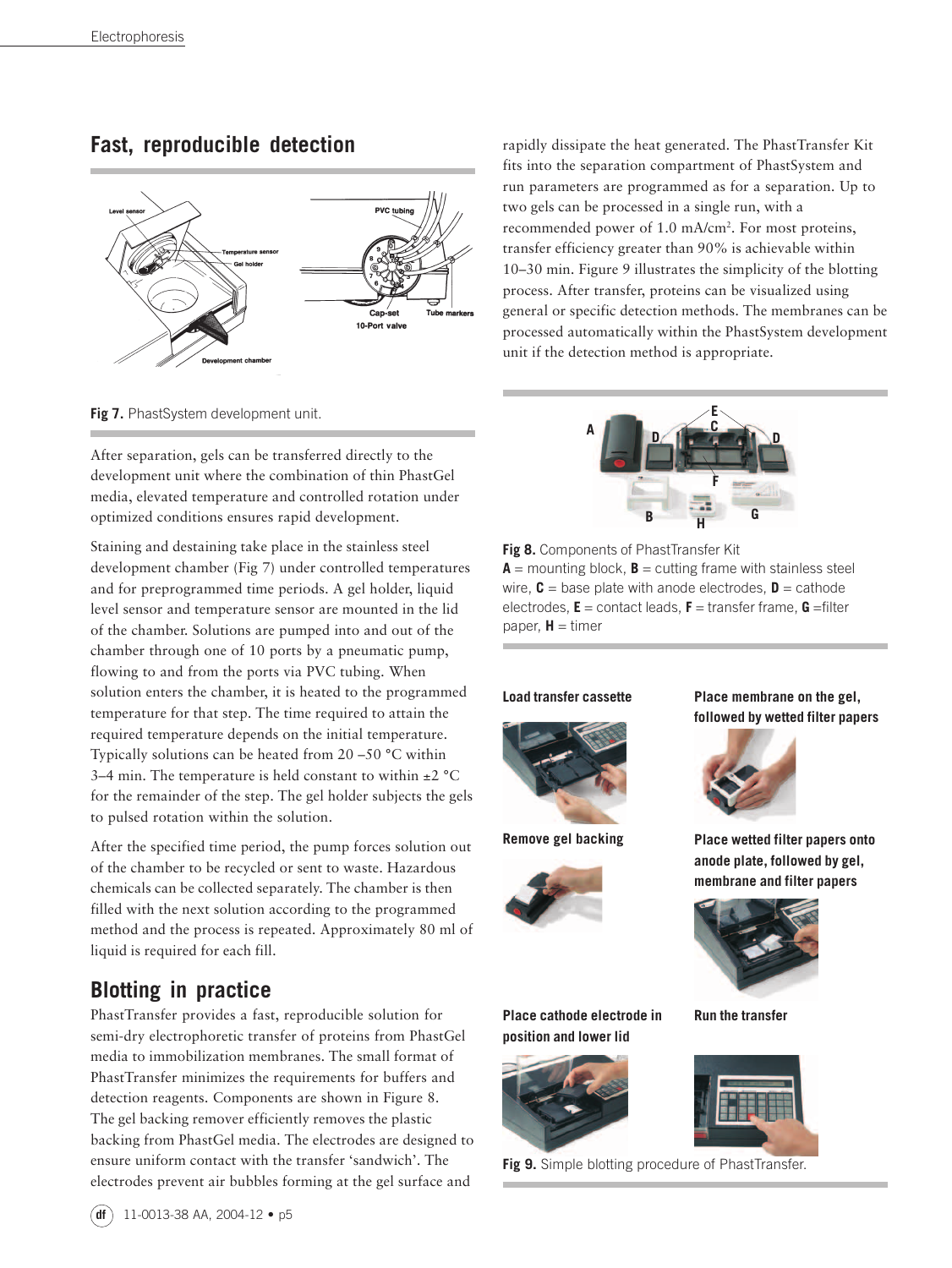# **Technical specifications**

| <b>PhastSystem</b>          |                                       |
|-----------------------------|---------------------------------------|
| <b>Operation</b>            |                                       |
| Safety certification        | CE 89/336/EEC (EMC directive), CE 73/ |
|                             | 23/EEC (LV directive), EN-61010-1     |
|                             | (IEC1010-1, UL3101-1, CSA22.2 1010-1  |
| Room temp.                  | 4–40 $\degree$ C                      |
| Humidity                    | Maximum 95%                           |
| Mains voltage               | 100/120 VAC or 220/240 VAC $\pm 10\%$ |
| Mains frequency             | 48-62 Hz                              |
| Power consumption           | Maximum 174 W/unit                    |
| Separation and control unit |                                       |
|                             |                                       |

Capacity 1 or 2 gels Programmable parameters Voltage  $10-2000$  V, error  $\leq 3\%$  of actual value ( $\leq$  5 V for 10-200 V) Current  $0.1-50.0$  mA, error  $\leq 2\%$  of actual value (< 0.2 mA for 0.1–5.0 mA) Power 0.1–7.0 W, error  $\leq 6\%$  of actual value (< 0.3 W for 0.1–1.0W) Temperature 0-70 °C Volthours 1–9999 volthours/step Sample application  $12 \times 0.3$ ,  $8 \times 0.5$ ,  $8 \times 1.0$  and  $6 \times 4$  µl Alarm Alarm sounds at end of separation methods and at an optimal step Safety features Power supply switched off and alarm sounds if separation lid is opened during run. Memory backup Lithium battery DC Keyboard 31 touch type keys with audible tone Display 40 digit alphanumeric liquid crystal LEDs 4 LEDs for status information Cooling/heating Peltier element Electrode material platinized titanium (1 cathode and 2 anodes/gel) Dimensions  $460 \times 300 \times 138$  mm (W  $\times$  L  $\times$  H) Weight 6.2 kg

#### **Development unit**

| Development             | Up to 9 solutions are automatically                |  |  |
|-------------------------|----------------------------------------------------|--|--|
|                         | pumped into and out of the chamber or to           |  |  |
|                         | waste. Gels rotate during development.             |  |  |
| Capacity                | 1 or 2 gels                                        |  |  |
| Volume                  | 80 ml solution required                            |  |  |
| Programmable parameters |                                                    |  |  |
| Temperature             | Ambient up to 50 $^{\circ}$ C $\pm$ 2 $^{\circ}$ C |  |  |
|                         | $(< 4$ min, to heat from 20 to 50 °C)              |  |  |
| Ports                   | 9, plus 1 for waste.                               |  |  |
| Time                    | maximum 99.9 min per step                          |  |  |
| Alarm                   | Alarm sounds at the end of the                     |  |  |
|                         | development process                                |  |  |

| Materials               | Chamber, gel holder, temp. sensor in<br>stainless steel                                                                                |  |  |  |  |
|-------------------------|----------------------------------------------------------------------------------------------------------------------------------------|--|--|--|--|
| Chemical resistance     | Level sensor enclosed in glass<br>Compatible with solutions used for<br>Coomassie and silver staining. Avoid                           |  |  |  |  |
| Dimensions              | ketones, strong acids and organic solvents.<br>$300 \times 300 \times 138$ mm (w $\times$   $\times$ h)                                |  |  |  |  |
| Weight                  | 4.8 kg                                                                                                                                 |  |  |  |  |
| <b>PhastTransfer</b>    |                                                                                                                                        |  |  |  |  |
| Capacity                | 1 or 2 gels                                                                                                                            |  |  |  |  |
| Transfer time           | 10-30 min                                                                                                                              |  |  |  |  |
| Buffer volume           | 5 ml/gel                                                                                                                               |  |  |  |  |
| Power supply            | PhastSystem Separation and Control Unit                                                                                                |  |  |  |  |
| Programmable parameters |                                                                                                                                        |  |  |  |  |
| Voltage                 | $1 - 2000V$                                                                                                                            |  |  |  |  |
| Current                 | $0.1 - 50$ mA                                                                                                                          |  |  |  |  |
| Power                   | $1 - 7$ W                                                                                                                              |  |  |  |  |
| Temperature             | $1-70$ °C                                                                                                                              |  |  |  |  |
| Volthours               | 1-9999 Vh/step                                                                                                                         |  |  |  |  |
| Heating /cooling        | Peltier elements                                                                                                                       |  |  |  |  |
| Electrodes              | One pair for each gel, made of PBTP<br>(thermoplastic polyester containing glass<br>fiber) and graphite                                |  |  |  |  |
| Chemical resistance     | Aqueous solvents and diluted alcohols,<br>pH 2-11. Avoid use of acetone, phenol,<br>halogenated hydrocarbons and undiluted<br>alcohols |  |  |  |  |
| <b>Dimensions</b>       |                                                                                                                                        |  |  |  |  |
| Transfer unit           | 200 mm $\times$ 150 mm $\times$ 30 mm (w $\times$ d $\times$ h),<br>$0.74$ kg                                                          |  |  |  |  |
| Gel backing             | 170 mm $\times$ 90 mm $\times$ 60 mm (w $\times$ d $\times$ h),                                                                        |  |  |  |  |
| remover                 | 0.24 kg                                                                                                                                |  |  |  |  |

### **PhastGel media and buffer strips**

| <b>Buffer Strips</b>                                            |                                                                                                      |  |  |  |  |
|-----------------------------------------------------------------|------------------------------------------------------------------------------------------------------|--|--|--|--|
| Dimensions ( $W \times L \times H$ ) $10 \times 41 \times 6$ mm |                                                                                                      |  |  |  |  |
| Material                                                        | 3% agarose                                                                                           |  |  |  |  |
| Buffer content:                                                 |                                                                                                      |  |  |  |  |
| <b>PhastGel PAGE</b>                                            | 0.88 M L-alanine, 0.25 M Tris, pH 8.8                                                                |  |  |  |  |
| <b>Buffer Strips</b>                                            |                                                                                                      |  |  |  |  |
|                                                                 | PhastGel SDS-PAGE 0.20 M tricine, 0.20 M Tris, 0.55% SDS,                                            |  |  |  |  |
| <b>Buffer Strips</b>                                            | pH 8.1                                                                                               |  |  |  |  |
| PhastGel DNA                                                    | 0.20 M tricine, 0.20 M Tris, 0.55% SDS,                                                              |  |  |  |  |
| Buffer Strips*                                                  | pH 8.1                                                                                               |  |  |  |  |
| Storage                                                         | 4-8 °C, maximum 12 months                                                                            |  |  |  |  |
| $^{\star}$<br>DNA separation.                                   | Each batch of PhastSystem DNA Buffer Strips undergoes a functionality test to ensure suitability for |  |  |  |  |
| PhastGel media                                                  |                                                                                                      |  |  |  |  |
| Materials                                                       | Polyacrylamide on GelBond film backing<br>+ buffer or carrier ampholytes                             |  |  |  |  |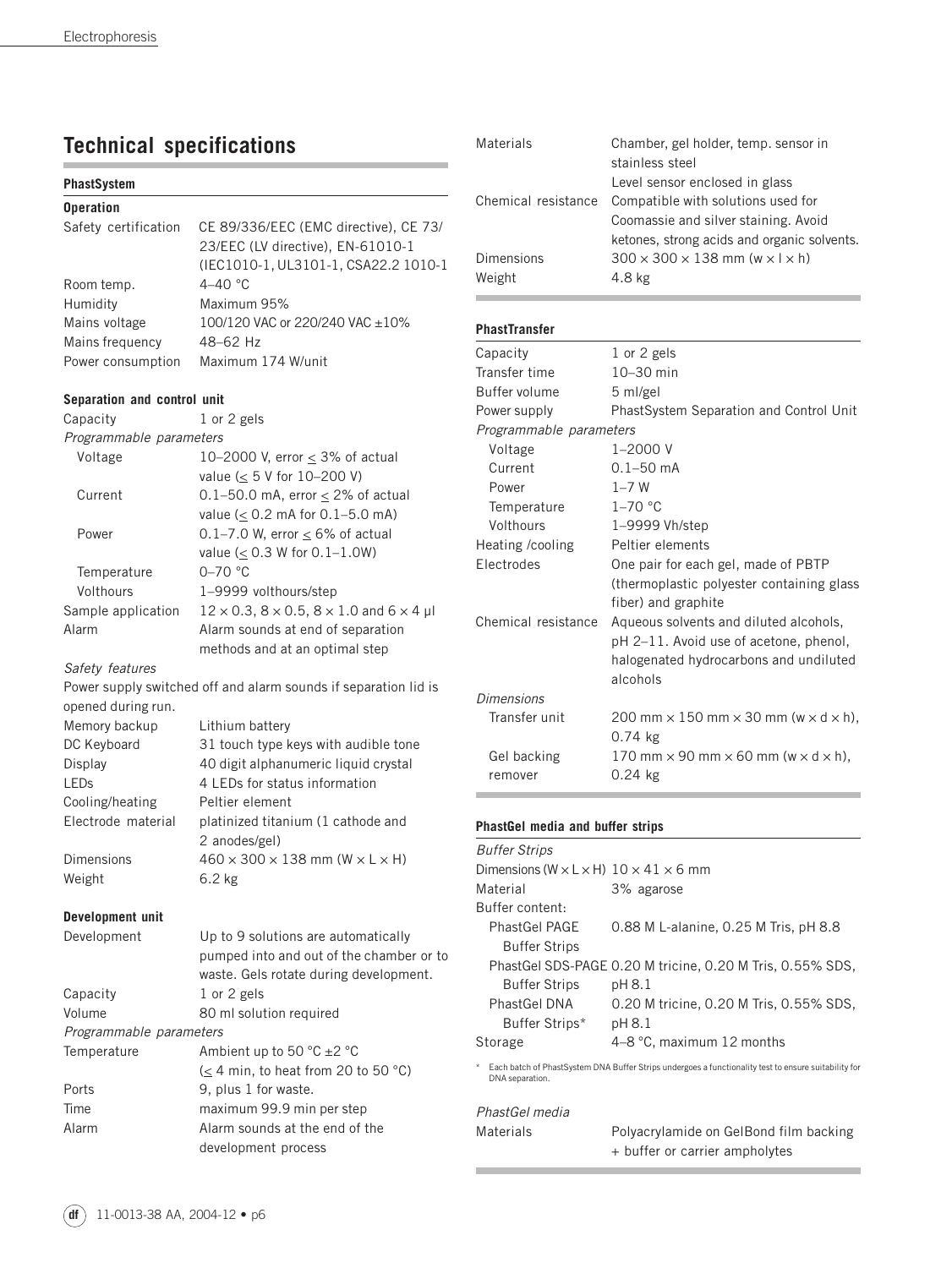| <b>Native and SDS-PAGE</b>                                        | <b>PhastGel Gradient</b> |                                       | PhastGel Homogenous           |            |            | PhastGel Homogenous<br><b>High Density</b> |                                                                    |
|-------------------------------------------------------------------|--------------------------|---------------------------------------|-------------------------------|------------|------------|--------------------------------------------|--------------------------------------------------------------------|
| % acrylamide                                                      | $4 - 15$                 | $10 - 15$                             | $8 - 25$                      | 7.5        | 12.5       | 20                                         | 20 (optimized for low Mr<br>separations)                           |
| Separation range:<br>native ( $M_r \times 10^3$ )                 | 70-700                   | 80-440                                | 50-300                        | 230-700    | $80 - 230$ | $50 - 100$                                 | $20 - 60$                                                          |
| Separation range:<br>DS ( $M_{\star} \times 10^{3}$ )             | $30 - 200$               | $15 - 150$                            | $6 - 150$                     | $40 - 200$ | $20 - 45$  | $3 - 25$                                   | $2 - 15$                                                           |
| DNA separation<br>range base pair                                 | 180-2000                 | 100-1500                              | 50-1000                       | 280-1500   | 100-400    | $35 - 200$                                 | $20 - 50$                                                          |
| Stacking zone (13 mm)<br>composition (% T/% C)                    | 4.5/3                    | 6/3                                   | 6/3                           | 5/3        | 6/3        | 7.5/2                                      | 7.5/2                                                              |
| Separating zone $(32 \text{ mm})$ 5-15/2<br>composition (% T/% C) |                          | $10 - 15/2$                           | $8 - 25/2$                    | 7.5/2      | 12.5/2     | 20/2                                       | 20/2                                                               |
| <b>Buffer</b>                                                     |                          | 0.112 M acetate, 0.112 M Tris, pH 6.4 |                               |            |            |                                            | 0.112 M acetate,<br>$0.112$ M Tris, pH 6.4,<br>30% ethylene glycol |
| Storage                                                           |                          | 4–8 $\degree$ C, maximum 9 months     |                               |            |            |                                            |                                                                    |
| Dimensions ( $W \times L \times T$ )                              |                          |                                       | $43 \times 50 \times 0.45$ mm |            |            |                                            |                                                                    |

| <b>Isoelectric</b><br>focusing        | PhastGel IFF                                  |           |         | <b>PhastGel Dry IEF</b>                            |  |
|---------------------------------------|-----------------------------------------------|-----------|---------|----------------------------------------------------|--|
| Separation<br>range (pl)              | $3 - 9$                                       | $4 - 6.5$ | $5 - 8$ | Optional                                           |  |
| Composition<br>$(%T/\%C)$             | 5/3                                           | 5/3       | 5/3     | 5/3                                                |  |
| <b>Buffers</b>                        | Pharmalyte <sup>™</sup> carrier<br>ampholytes |           |         | Reswell in chosen<br>carrier ampholyte<br>solution |  |
| Storage                               | 4 $-8$ °C.<br>maximum 18 months               |           |         | $-20-80$ °C.<br>maximum 18 months                  |  |
| Dimensions<br>$(W \times L \times T)$ | $43 \times 50 \times 0.45$ mm                 |           |         |                                                    |  |

# **Staining reagents**

### **PhastGel Blue R**

|                 | Coomassie R 350 dye in tablet format            |
|-----------------|-------------------------------------------------|
|                 | One tablet makes 400 ml, 0.1% staining solution |
|                 | Typical sensitivity: 50–100 ng protein/band     |
| Time to result: | 25–45 min, according to gel type.               |

### **PhastGel Protein Silver Staining Kit**

|                 | Reagents and development protocol optimized for PhastGel         |
|-----------------|------------------------------------------------------------------|
| media.          |                                                                  |
|                 | Typical sensitivity: 1–5 ng protein/band for IEF and native-PAGE |
|                 | 0.3–0.5 ng protein/band for SDS-PAGE.                            |
| Time to result: | 60-75 min, according to gel type.                                |

### **PhastGel DNA Silver Staining Kit**

Reagents and development protocols optimized for PhastGel media. Typical sensitivity: 20–50 pg nucleic acid/band. Time to result: 30 min